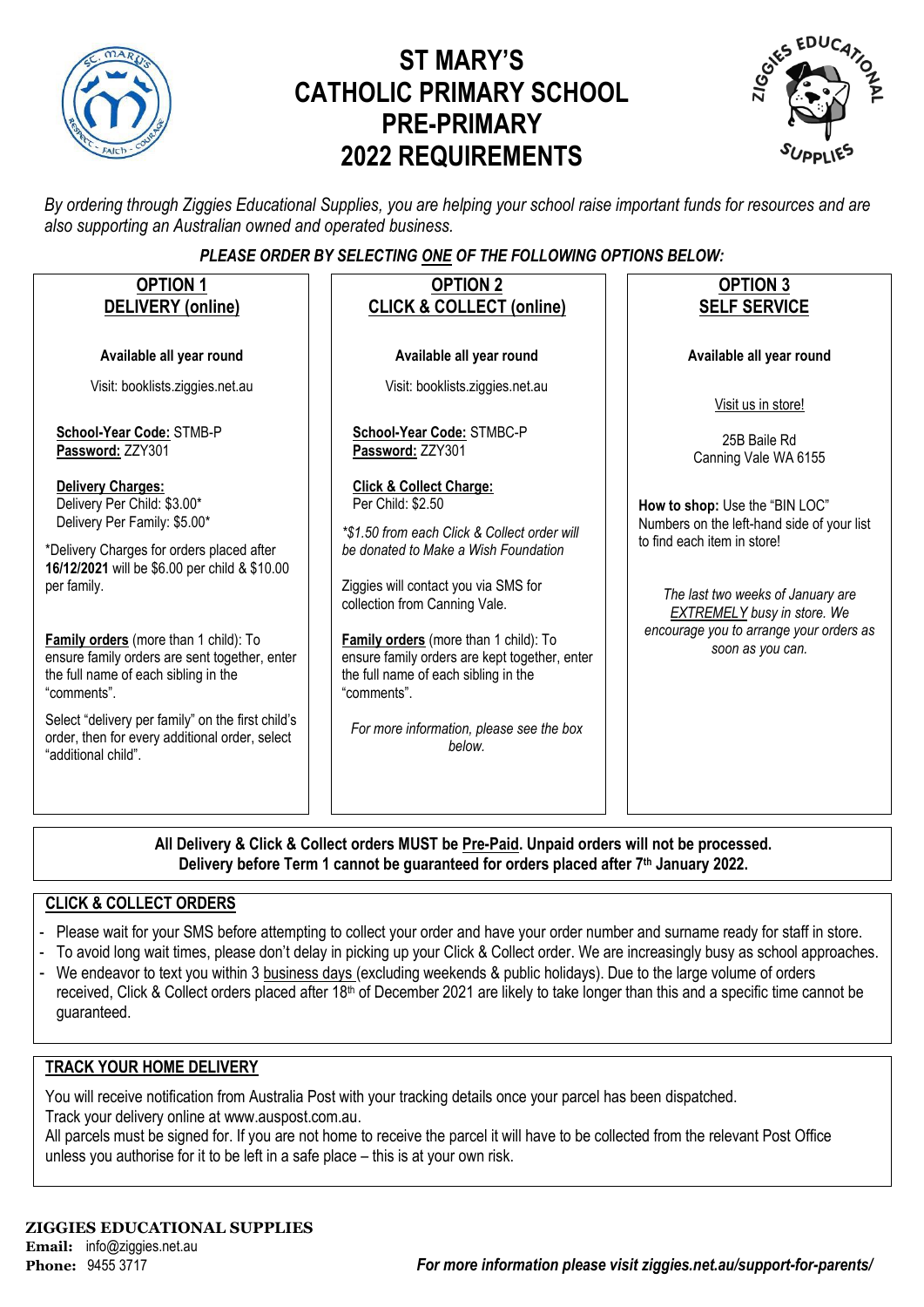

## **MISSING ITEMS**

Please ensure that you open your parcel and check your order as soon as you receive it. If you have any items missing from your pack that are not listed as being on back order, PLEASE NOTIFY US WITHIN 14 DAYS OF RECEIVING your order by emailing info@ziggies.net.au.

*Any claims made after this date will not be accepted.*

## **REFUNDS**

- Refunds will be granted for textbooks/workbooks on your Requirements List that are in **PERFECT** condition up to the **14th February 2022** or **14 days from date of purchase** (whichever is the latter). PERFECT condition = still wrapped in packaging, no name written on, no bent corners, no book covering.
- **NO REFUNDS WILL BE GIVEN FOR DIGITAL PRODUCTS.**
- Ziggies will gladly refund or exchange any items deemed faulty from the manufacturer.
- **NO REFUNDS WILL BE ISSUED FOR ITEMS MARKED WITH A #, THESE ITEMS ARE FIRM SALE.**

**Please note: A refund or exchange cannot be given if the receipt is not presented.**

| <b>Store Trading Hours:</b>                                                                                                                                                                       |                                                                                                                                                  | <b>Store locations:</b>                                                                                                                                |  |  |  |  |  |
|---------------------------------------------------------------------------------------------------------------------------------------------------------------------------------------------------|--------------------------------------------------------------------------------------------------------------------------------------------------|--------------------------------------------------------------------------------------------------------------------------------------------------------|--|--|--|--|--|
| Mon - Fri                                                                                                                                                                                         | $9:00am - 5:00pm$                                                                                                                                | 25B Baile Rd<br>❖<br>Canning Vale WA 6155                                                                                                              |  |  |  |  |  |
| Saturday                                                                                                                                                                                          | $9:00am - 1:00pm$                                                                                                                                |                                                                                                                                                        |  |  |  |  |  |
| <b>Extended hours:</b><br>Sat 8 <sup>th</sup> Jan<br>Sat 15 <sup>th</sup> Jan                                                                                                                     | $9:00$ am $-3:00$ pm<br>$9:00am - 3:00pm$                                                                                                        | <b>Parking:</b> Please be aware that there is limited parking in the<br>last two weeks of January. Please be respectful of<br>neighbouring businesses. |  |  |  |  |  |
| Sat 22 <sup>nd</sup> Jan<br>Thurs 27 <sup>th</sup> Jan<br>Fri 28 <sup>th</sup> Jan<br>Sat 29 <sup>th</sup> Jan<br>Sun 30 <sup>th</sup> Jan<br>Mon 31 <sup>st</sup> Jan<br>Sat 5 <sup>th</sup> Feb | $9:00am - 5:00pm$<br>$8:00am - 6:00pm$<br>$8:00am - 6:00pm$<br>$9:00am - 5:00pm$<br>$11:00am - 4:00pm$<br>$8:00am - 6:00pm$<br>$9:00am - 3:00pm$ | To avoid parking issues, we strongly encourage you to visit<br>our store earlier or select the delivery option.                                        |  |  |  |  |  |
| * Christmas Eve (24th Dec) 9:00am-3:00pm<br>* Closed all public holidays (i.e. Christmas Day,<br>Boxing Day, New Year's Day, Australia Day etc.)                                                  |                                                                                                                                                  |                                                                                                                                                        |  |  |  |  |  |

### **Covid-19**

Due to the current situation with Covid-19, we will be monitoring and restricting (if necessary) the number of customers in store for the safety of our customers and staff. If you are visiting our stores in the last 2 weeks of January, please be aware that you may need to wait in line to enter our stores for self-service, so please limit the number of family members you bring with you. We highly recommend that you visit before this time. All customers will be required to sign in using the Safe WA App or the manual register.

### **Plastic Bags**

We encourage you to bring re-usable bags into store if doing self-service. Re-usable plastic and fabric bags will be available to purchase if required.

### **Parents to Supply**

1x Small Cushion 35x35cm 1x Reading Folder 1x Library Bag Paper Cups (Girls Only) Flushable Toilet Wipes (Boys Only)

**ZIGGIES EDUCATIONAL SUPPLIES Email:** info@ziggies.net.au